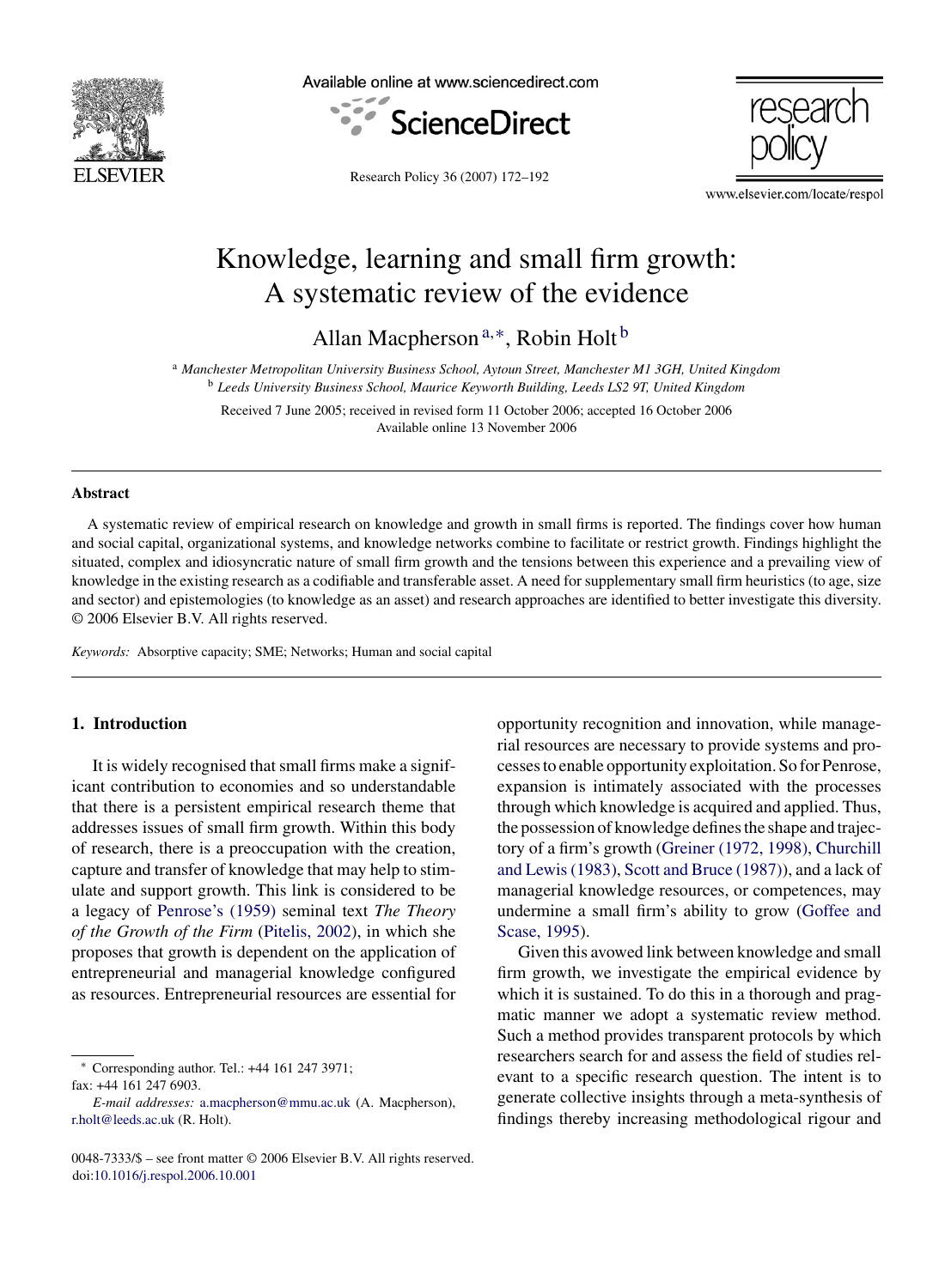developing a reliable knowledge base from which to take policy lessons and orient future research [\(Tranfield et al.,](#page--1-0) [2003\).](#page--1-0) We begin with an overview of the review protocols used and the reasoning behind them. We then introduce the field of research investigating knowledge use and small firm growth by identifying the following themes that emerged during the review process: human capital; procedures; social capital; structures; institutional environment; the stimulus for learning and growth. Inevitably these themes are not discrete and we make clear the overlap and connections, whilst noting the lack of holistic studies. It is also evident that the majority of the research is significantly influenced by the legacy of Penrose. As such knowledge in these studies is treated as an asset that can be easily acquired, transferred, stored and re-used. It is noted that the small firm literature has been slow to respond to the alternate perspectives on organizational knowledge advocated, for example, by critical management studies and social constructionism. We conclude by identifying implications for future research and policy.

### **2. Retrieving and mapping current research**

Table 1

Search protocol for ABI proquest

Our review follows the protocols outlined by [Tranfield et al. \(2003\)](#page--1-0) and subsequently [Pittaway et al.](#page--1-0) [\(2004\), b](#page--1-0)ut certain methods were refined. In essence, the systematic review involves two processes. First, defining review protocols and mapping the field by accessing, retrieving and judging the quality and relevance of research (in relation to the research topic). Second, reporting the findings to identify gaps and inform propositional conclusions as to where future research might be usefully directed.

#### *2.1. Defining protocols*

This review was restricted to published peerreviewed, academic articles held within the following databases: ABI Proquest, Ingenta, and Science Direct. These were chosen from amongst others as providing the largest number of returns using a basic keyword search of learn\*, know\*, grow\* and small firms. Each database was interrogated by the search strings listed in Tables 1–3. Titles, keywords and abstracts were searched, with search date and numbers returned recorded. Where more than 250 studies were retrieved, exclusion criteria were included in order to refine the search. The inclusion and exclusion criteria are detailed in [Appendices 1 and 2.](#page--1-0) For example, studies on entrepreneurship education policy were not included unless they reported on actual interventions in small firms.

The total number of potentially relevant studies retrieved using search strings alone was 931. These were exported to ProCite, a referencing database where they were further reviewed against the inclusion and exclusion criteria in an iterative process using key word

| Search string                                                                    | Scope              | Date of search  | Date range | Number of<br>entries | Number of<br>relevant | Total<br>relevant |
|----------------------------------------------------------------------------------|--------------------|-----------------|------------|----------------------|-----------------------|-------------------|
| (small firm OR SME OR entrep*) AND<br>(learn* OR know*) AND grow*                | Title and abstract | 11 October 2004 | 1980-2004  | 32                   | 25                    | 25                |
| AND develop*                                                                     | Title and abstract | 11 October 2004 | 1980-2004  | 85                   | 48                    | 73                |
| AND (product* OR Innovat*)                                                       | Title and abstract | 11 October 2004 | 1980-2004  | 91                   | 70                    | 143               |
| AND (evol* OR revol*)                                                            | Title and abstract | 11 October 2004 | 1980-2004  | 13                   | 12                    | 155               |
| AND change                                                                       | Title and abstract | 11 October 2004 | 1980-2004  | 55                   | 31                    | 186               |
| AND resourc*                                                                     | Title and abstract | 11 October 2004 | 1980-2004  | 43                   | 22                    | 208               |
| (Start up OR ventur* OR new business)<br>AND (learn* OR know*) AND grow*         | Title and abstract | 11 October 2004 | 1980-2004  | 64                   | 35                    | 243               |
| AND develop*                                                                     | Title and abstract | 11 October 2004 | 1980-2004  | 165                  | 58                    | 301               |
| AND (product* OR Innovat*)                                                       | Title and abstract | 14 October 2004 | 1980-2004  | 130                  | 54                    | 355               |
| AND (evol* OR revol*)                                                            | Title and abstract | 14 October 2004 | 1980-2004  | 20                   | 9                     | 364               |
| AND change                                                                       | Title and abstract | 14 October 2004 | 1980-2004  | 51                   | 10                    | 374               |
| AND resourc*                                                                     | Title and abstract | 14 October 2004 | 1980-2004  | 61                   | 17                    | 391               |
| (Start up OR ventur* OR new business)<br>AND (innovat* OR adapt*) AND<br>$grow*$ | Title and abstract | 14 October 2004 | 1980-2004  | 127                  | 42                    | 433               |
| (small firm OR SME OR entrep*) AND<br>(innovat* OR adapt*) AND grow*             | Title and abstract | 14 October 2004 | 1980-2004  | 165                  | 68                    | 501               |